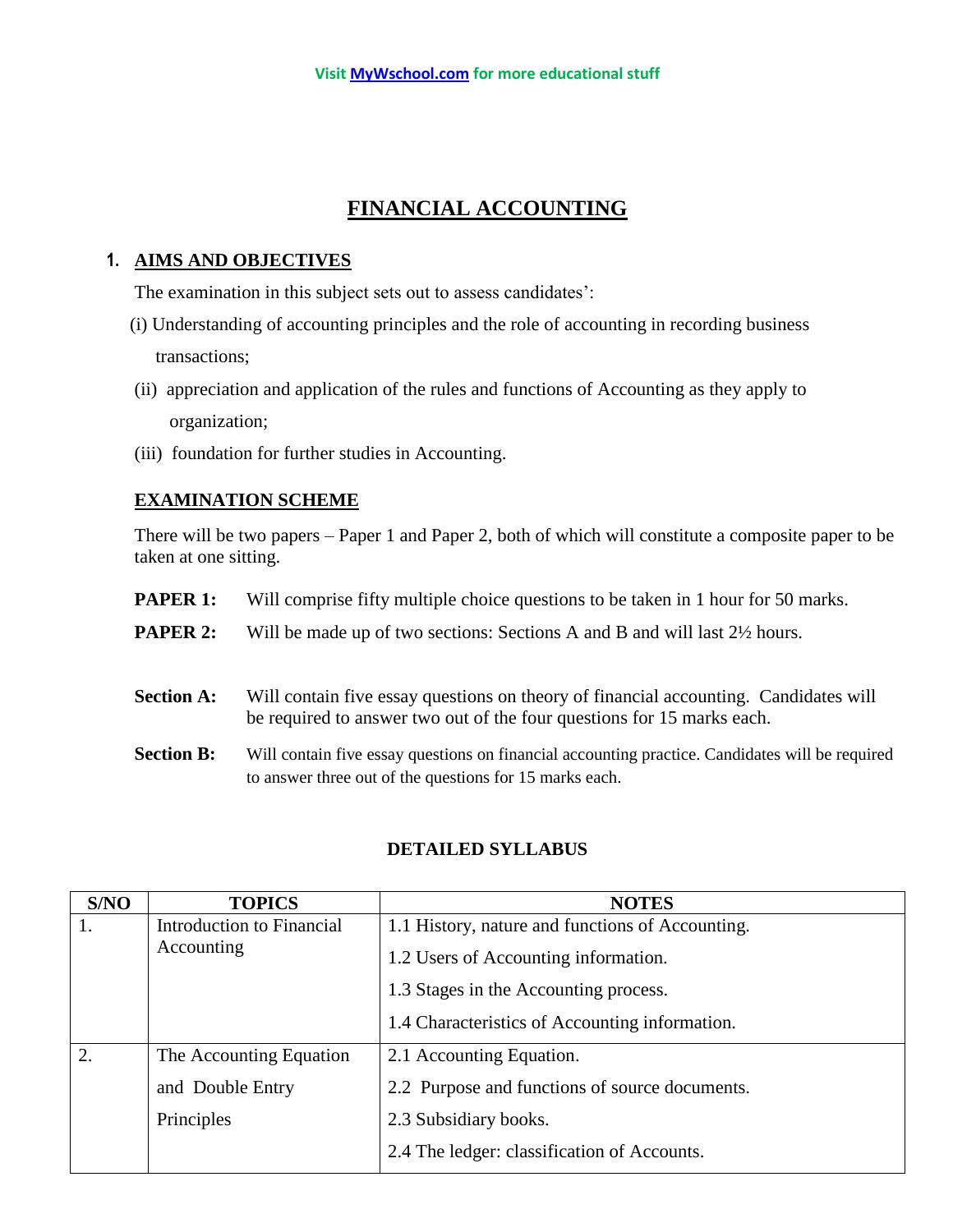|    |                               | 2.5 Cash Book: analytical cash book, including petty cash book.                                                                 |  |  |
|----|-------------------------------|---------------------------------------------------------------------------------------------------------------------------------|--|--|
|    |                               | 2.6 Preparation of Trial Balance.                                                                                               |  |  |
|    |                               | 2.7 Bank Reconciliation Statements.                                                                                             |  |  |
|    |                               | 2.8 Correction of errors and Suspense Account.                                                                                  |  |  |
|    |                               |                                                                                                                                 |  |  |
| 3. | <b>Accounting Concepts</b>    | 3.1 Meaning.                                                                                                                    |  |  |
|    |                               | 3.2 Types.                                                                                                                      |  |  |
|    |                               | 3.3 Significance.                                                                                                               |  |  |
|    |                               | 3.4 Limitations.                                                                                                                |  |  |
| 4. | The Final Accounts of a       | 4.1 Trading, profit and loss accounts/Income statement.                                                                         |  |  |
|    | Sole Trader/proprietorship    | 4.2 Balance sheet/statement of financial position.                                                                              |  |  |
|    |                               | 4.3 Adjustments to final accounts.                                                                                              |  |  |
| 5. | Provisions and Reserves       | 5.1 Provision for doubtful debts/Allowance for doubtful debts.                                                                  |  |  |
|    |                               | 5.2 Provision for discounts.                                                                                                    |  |  |
|    |                               | 5.3 Depreciation – concepts, reasons for recording and methods:                                                                 |  |  |
|    |                               | (i) straight line;                                                                                                              |  |  |
|    |                               | (ii) reducing balance;                                                                                                          |  |  |
|    |                               | (iii) sum of the years digits;                                                                                                  |  |  |
|    |                               | (iv) revaluation.<br>5.4 Accounting for depreciation.                                                                           |  |  |
|    |                               |                                                                                                                                 |  |  |
|    |                               | 5.5 Reserves – revenue and capital reserves.                                                                                    |  |  |
| 6. | <b>Manufacturing Accounts</b> | 6.1 Purpose of Manufacturing Accounts.                                                                                          |  |  |
|    |                               | 6.2 Cost classification in Manufacturing Accounts.                                                                              |  |  |
|    |                               | 6.3 Preparation of final Accounts of Manufacturing concern.                                                                     |  |  |
| 7. | Control Accounts and Self-    | 7.1 Meaning and uses of control accounts                                                                                        |  |  |
|    | balancing Ledgers             | 7.2 Types:                                                                                                                      |  |  |
|    |                               | sales ledger control<br>(i)                                                                                                     |  |  |
|    |                               | (ii) purchases ledger control                                                                                                   |  |  |
|    |                               | 7.3 Preparation of Control Accounts                                                                                             |  |  |
|    |                               | 7.4 Reconciliation of Control Accounts                                                                                          |  |  |
| 8. | Single Entry and Incomplete   | 8.1 Meaning and limitations                                                                                                     |  |  |
|    | Records                       | 8.2 Computation of profit or loss from opening and closing balance<br>sheets.<br>8.3 Conversion of singe entry to double entry. |  |  |
|    |                               |                                                                                                                                 |  |  |
|    |                               |                                                                                                                                 |  |  |
|    |                               | 8.4 Preparation of final accounts from a set of incomplete records.                                                             |  |  |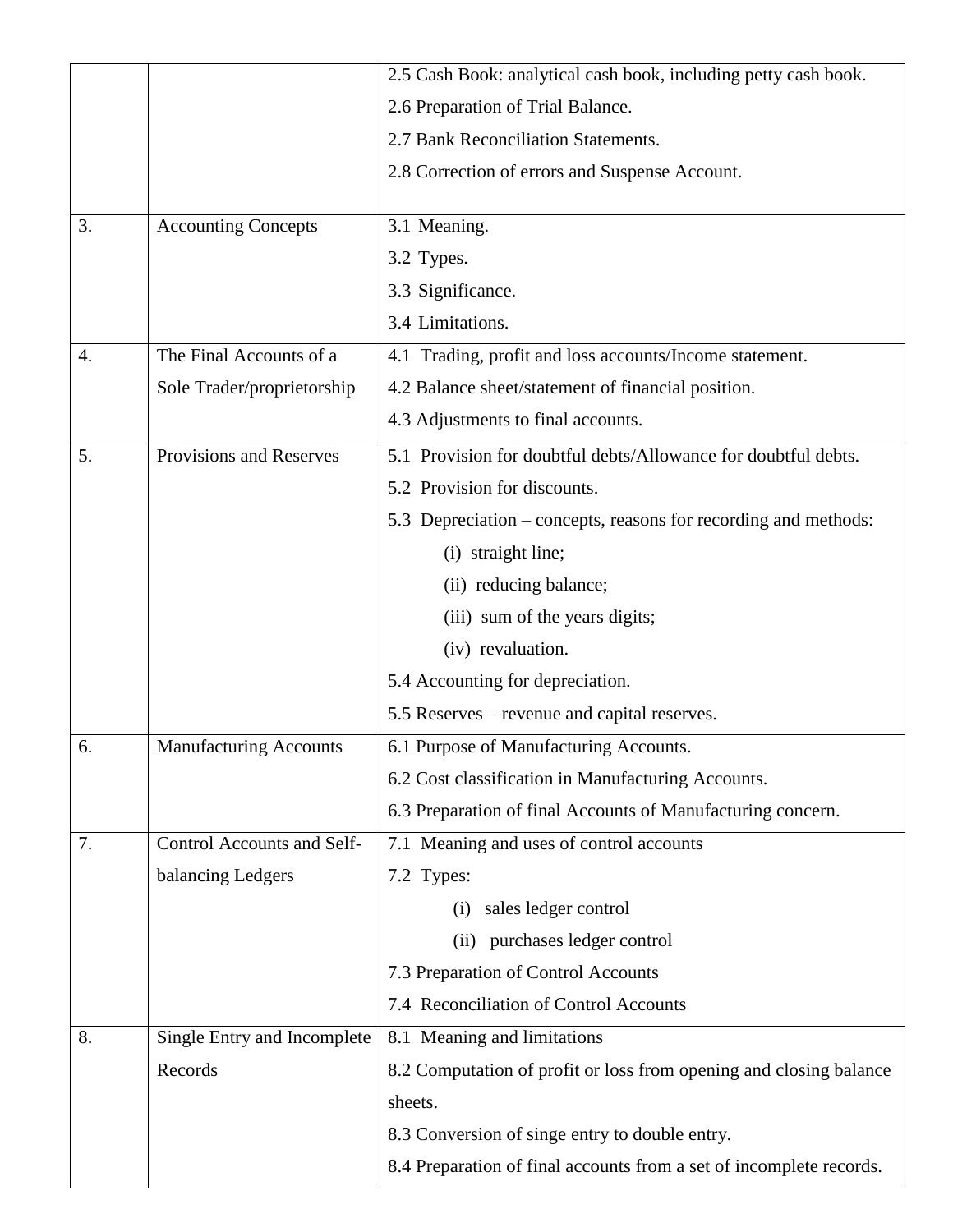|        |                                   | 8.5 Mark up and Margin                                            |  |  |
|--------|-----------------------------------|-------------------------------------------------------------------|--|--|
|        |                                   |                                                                   |  |  |
| 9.     | <b>Accounts of Not-for-Profit</b> | 9.1 Meaning and terminologies.                                    |  |  |
|        | <b>Making Organizations</b>       | 9.2 Receipts and payments accounts.                               |  |  |
|        |                                   | 9.3 Subscriptions Account                                         |  |  |
|        |                                   | 9.4. Income and expenditure accounts.                             |  |  |
|        |                                   | 9.5 Accumulated fund.                                             |  |  |
|        |                                   | 9.6 Balance sheet.                                                |  |  |
|        |                                   | 9.7 Profit or loss from income generating activities.             |  |  |
| 10.    | <b>Partnership Accounts</b>       | 10.1 Nature and formation of partnership.                         |  |  |
|        |                                   | 10.2 Partnership agreements/Deed.                                 |  |  |
|        |                                   | 10.3 Profit and loss appropriation accounts.                      |  |  |
|        |                                   | 10.4 Partners capital account and balance sheet                   |  |  |
|        |                                   | 10.5 Admission of a new partner.                                  |  |  |
|        |                                   | 10.6 Treatment of goodwill and revaluation of assets              |  |  |
|        |                                   | 10.7 Dissolution of partnership (Questions will not be set on     |  |  |
|        |                                   | Garner V. Murray and piecemeal realization)                       |  |  |
| 11.    | <b>Company Accounts</b>           | 11.1 Nature and formation of a company.                           |  |  |
|        |                                   | 11.2 Types of companies and shares.                               |  |  |
|        |                                   | 11.3 Issue of shares.                                             |  |  |
|        |                                   | 11.4 Loan capital, debentures/loan notes and mortgages.           |  |  |
|        |                                   | 11.5 Final accounts of company for internal use only.             |  |  |
|        |                                   | 11.6 Interpretation of accounts using simple ratios.              |  |  |
|        |                                   | 11.7 Purchase of business account.                                |  |  |
|        |                                   | *11.8 Statement of Cash Flow (using direct and indirect methods). |  |  |
|        |                                   | <b>NOTE:</b> Separate questions may be set to meet statutory      |  |  |
|        |                                   | requirements of individual countries. Candidates' answers must    |  |  |
|        |                                   | meet statutory requirements of individual countries.              |  |  |
| $12.*$ | Accounting for Value              | 12.1 Purpose of VAT.                                              |  |  |
|        | <b>Added Tax</b>                  | 12.2 Characteristics of VAT.                                      |  |  |
|        |                                   | 12.3 Bases of computing input/output VAT.                         |  |  |
|        |                                   | 12.4 Preparation of VAT returns.                                  |  |  |
|        |                                   | 12.5 Exempt goods and services.                                   |  |  |
| 13.    | Departmental and Branch           | Meaning and importance<br>13.1                                    |  |  |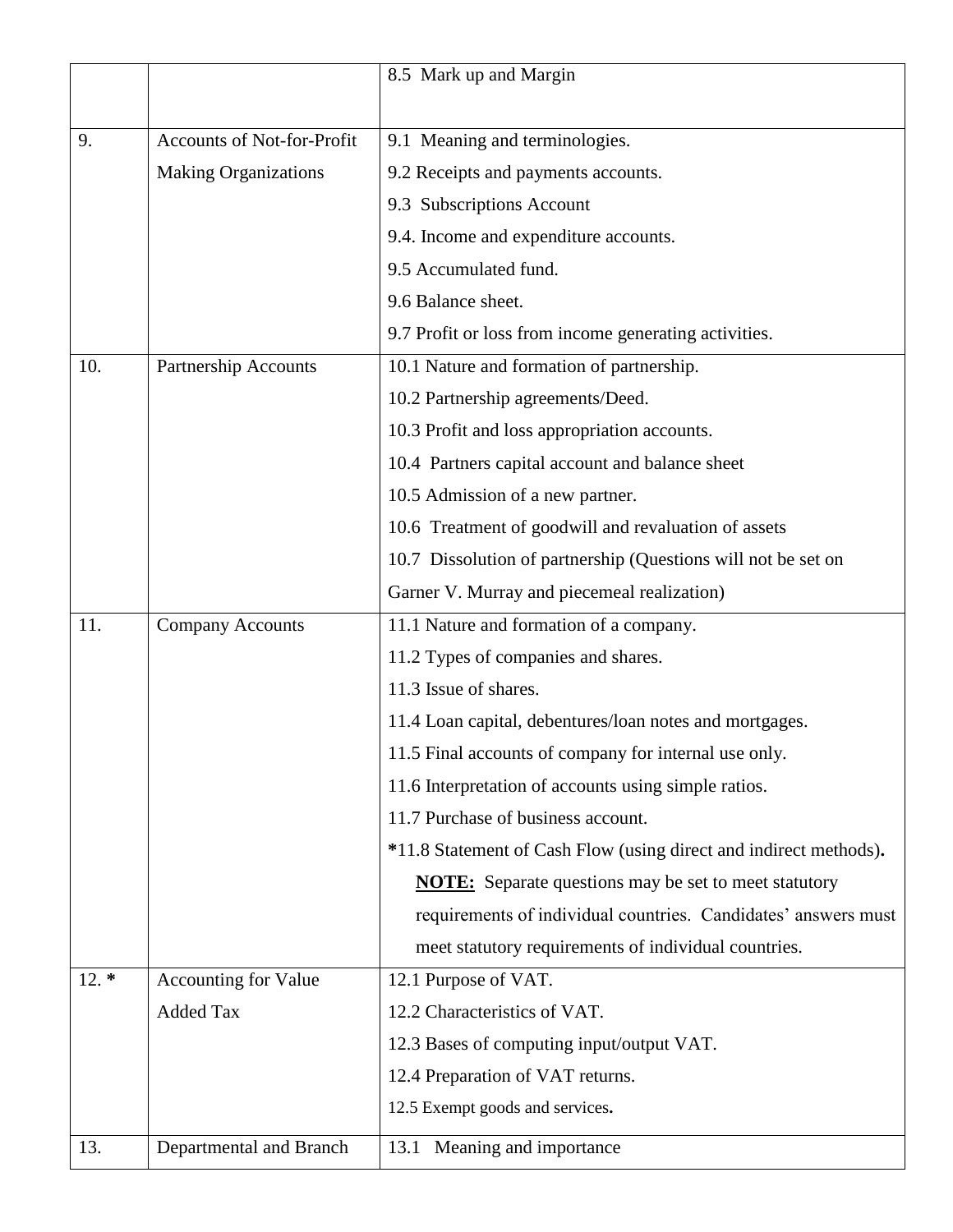|         | Accounts                                | 13.2 Differences between a department and branch.                                                                                                                                                                                           |  |  |
|---------|-----------------------------------------|---------------------------------------------------------------------------------------------------------------------------------------------------------------------------------------------------------------------------------------------|--|--|
|         |                                         | 13.3 Preparation of departmental account.                                                                                                                                                                                                   |  |  |
|         |                                         | 13.4 Preparation of Branch Account excluding foreign branches.                                                                                                                                                                              |  |  |
|         |                                         | 13.5 Inter branch transactions.                                                                                                                                                                                                             |  |  |
| 14.     | <b>Public Sector Accounting</b>         | 14.1 Meaning and difference between Public Sector and Private<br>Sector<br>Accounts.<br>14.2 Sources of public revenue.<br>14.3 Capital and recurrent expenditures.<br>14.4 Preparation of simple government accounts.                      |  |  |
| $15. *$ | Information Technology in<br>Accounting | 15.1 Manual and computerized Accounting Processing Systems.<br>15.2 Processes involved in data processing.<br>15.3 Computer Hardware and Software.<br>15.4 Merits and demerits of manual and computerized accounting<br>processing systems. |  |  |
| $16***$ | <b>Miscellaneous Accounts</b>           | 16.1 Meaning, introduction, terminologies and preparation of                                                                                                                                                                                |  |  |
|         |                                         | simple:                                                                                                                                                                                                                                     |  |  |
|         |                                         | (i) Joint Venture Accounts                                                                                                                                                                                                                  |  |  |
|         |                                         | <b>Consignment Accounts</b><br>(i)                                                                                                                                                                                                          |  |  |
|         |                                         | (iii) Contract Accounts                                                                                                                                                                                                                     |  |  |
|         |                                         | (iv) Hire Purchase Accounts                                                                                                                                                                                                                 |  |  |
| $17.**$ | Financial system                        | 17.1 Meaning and components.                                                                                                                                                                                                                |  |  |
|         |                                         | 17.2 Meaning, functions and features of:                                                                                                                                                                                                    |  |  |
|         |                                         | (i)<br>money market;                                                                                                                                                                                                                        |  |  |
|         |                                         | capital market;<br>(ii)                                                                                                                                                                                                                     |  |  |
|         |                                         | (iii) insurance market.                                                                                                                                                                                                                     |  |  |
|         |                                         | 17.3 Methods of raising funds from the capital market:                                                                                                                                                                                      |  |  |
|         |                                         | offer for sale;<br>(i)                                                                                                                                                                                                                      |  |  |
|         |                                         | offer for subscription;<br>(ii)                                                                                                                                                                                                             |  |  |
|         |                                         | rights issue;<br>(iii)                                                                                                                                                                                                                      |  |  |
|         |                                         | (iv) private placement;                                                                                                                                                                                                                     |  |  |
|         |                                         | Requirements for accessing the capital market.<br>17.4                                                                                                                                                                                      |  |  |
|         |                                         | 17.5 Benefits of capital market to:                                                                                                                                                                                                         |  |  |
|         |                                         | (i)<br>investors;                                                                                                                                                                                                                           |  |  |
|         |                                         | (ii)<br>government;                                                                                                                                                                                                                         |  |  |
|         |                                         | (iii)<br>economy;                                                                                                                                                                                                                           |  |  |
|         |                                         | individual company;<br>(iv)                                                                                                                                                                                                                 |  |  |
|         |                                         | 17.6 Types, features and reasons for regulation.                                                                                                                                                                                            |  |  |
|         |                                         |                                                                                                                                                                                                                                             |  |  |